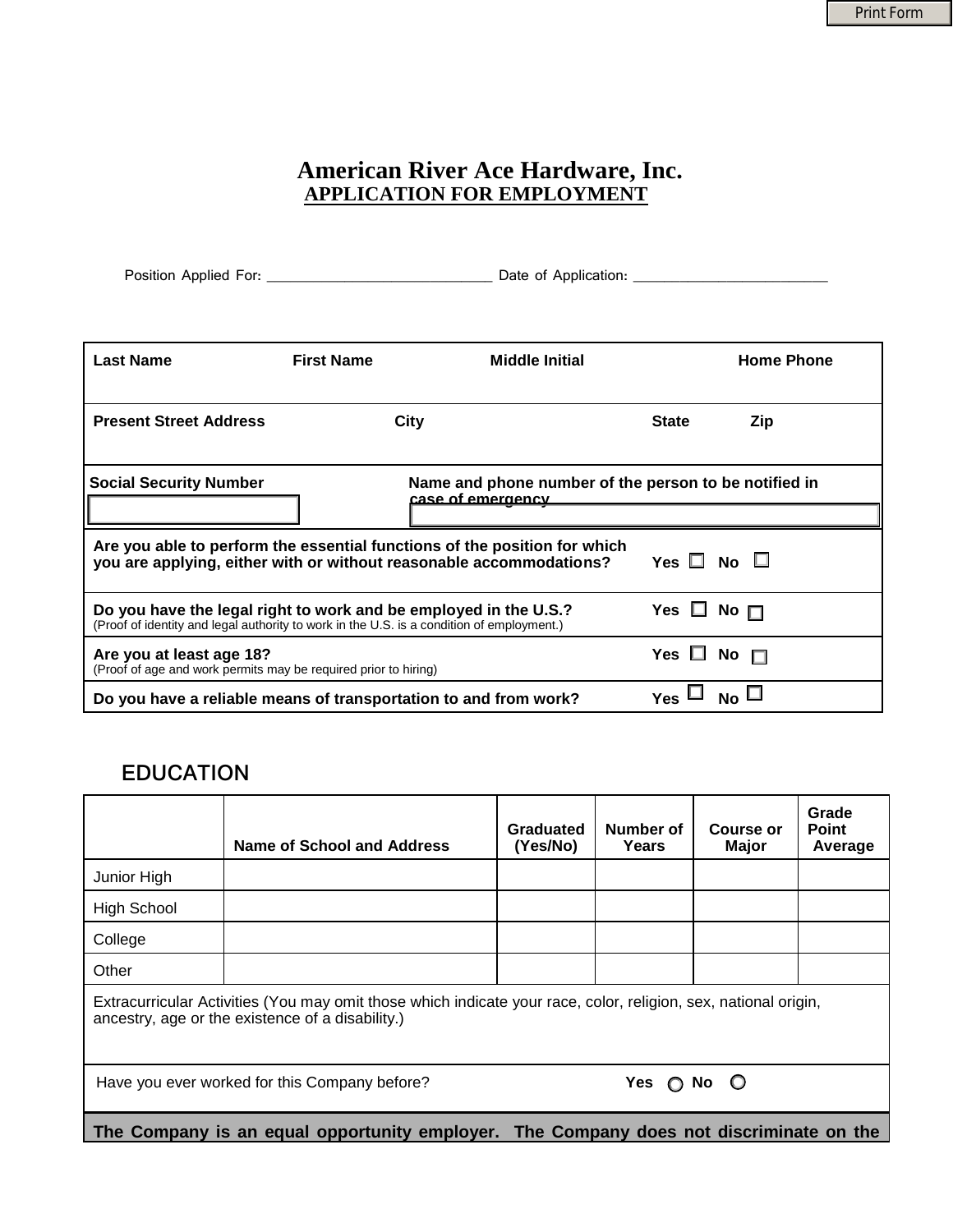**basis of race, color, religion, sex, national origin, age, disability, or any other characteristic protected by applicable state or federal civil rights laws.**

## **GENERAL INFORMATION**

|                          | Date available to start:                                                                                            |        | Full-time or Part-time? |         |                                                                                                                                      |               |                 |
|--------------------------|---------------------------------------------------------------------------------------------------------------------|--------|-------------------------|---------|--------------------------------------------------------------------------------------------------------------------------------------|---------------|-----------------|
| Days and<br><b>Hours</b> | Saturday                                                                                                            | Sunday | Monday                  | Tuesday | Wednesday                                                                                                                            | Thursday      | Friday          |
| From:                    |                                                                                                                     |        |                         |         |                                                                                                                                      |               |                 |
| To:                      |                                                                                                                     |        |                         |         |                                                                                                                                      |               |                 |
|                          | Are you available for work on weekends?                                                                             |        |                         |         | Yes $\Box$                                                                                                                           | No $\square$  |                 |
|                          | Would you be available to work overtime, if necessary?                                                              |        |                         |         | Yes $\square$                                                                                                                        | No $\square$  |                 |
|                          | What interested you in the Company?                                                                                 |        |                         |         |                                                                                                                                      |               |                 |
|                          | ancestry, age, or the existence of a disability.)                                                                   |        |                         |         | What are your hobbies, special interests, and activities? (Please omit those indicating race, color, religion, sex, national origin, |               |                 |
|                          | If hired, would you have a reliable means of transportation to and from work?                                       |        |                         |         |                                                                                                                                      | Yes           | No $\square$    |
|                          | Are you at least 18 years old?<br>(If under 18, hire is subject to verification that you are of minimum legal age.) |        |                         |         |                                                                                                                                      | Yes $\square$ | No $\square$    |
|                          | reasonable accommodation?                                                                                           |        |                         |         | Are you able to perform the essential functions of the job for which you are applying, either with or without                        | Yes $\square$ | No <sub>1</sub> |
|                          | If no, describe the functions that cannot be performed.                                                             |        |                         |         |                                                                                                                                      |               |                 |
|                          |                                                                                                                     |        |                         |         |                                                                                                                                      |               |                 |
|                          |                                                                                                                     |        |                         |         |                                                                                                                                      |               |                 |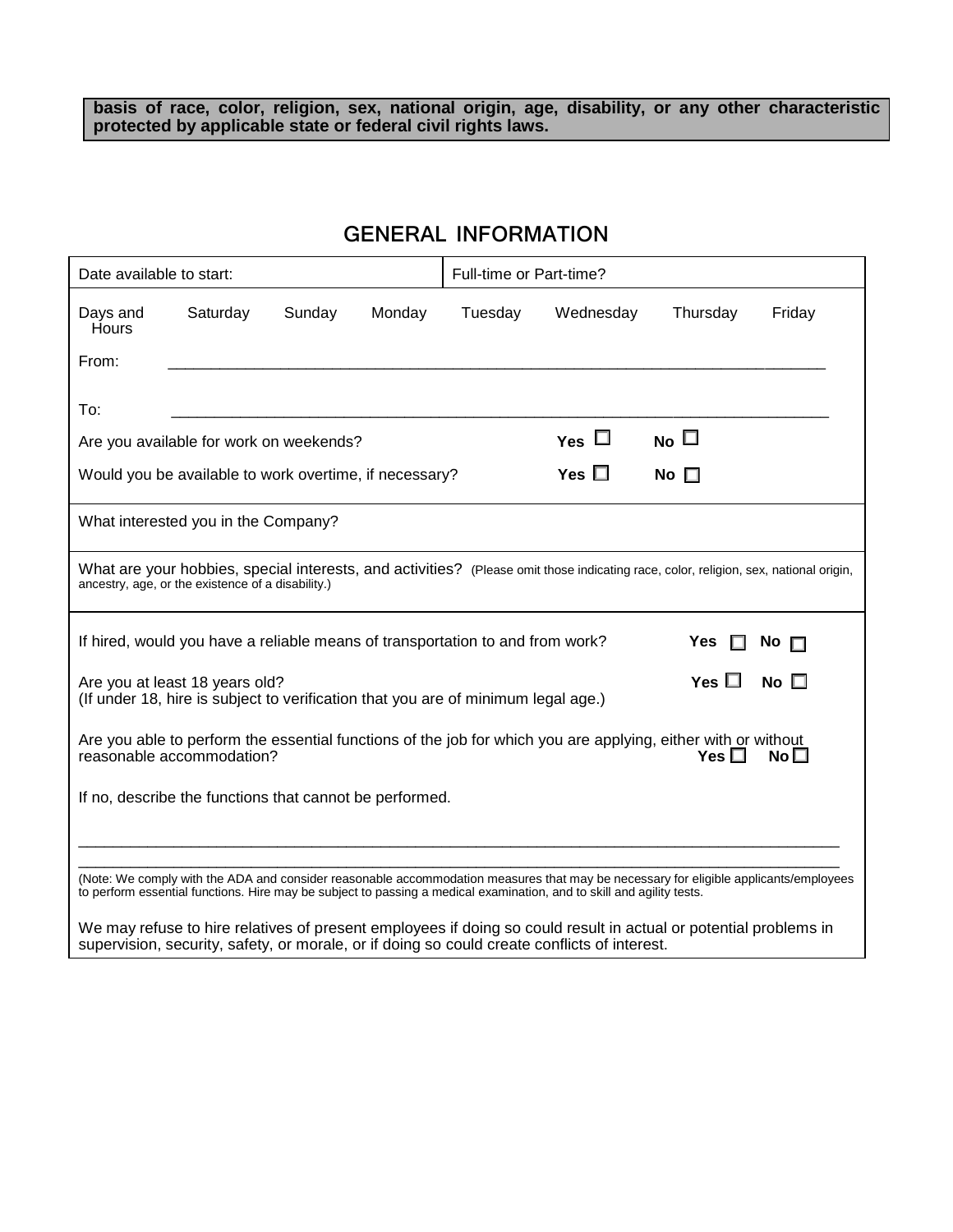## **EMPLOYMENT/WORK EXPERIENCE**

| Please list all of your jobs in the past five years. (If applicable, you may list work performed on a voluntary<br>basis. If additional pages are needed, please attach.) |                                             |  |  |  |  |
|---------------------------------------------------------------------------------------------------------------------------------------------------------------------------|---------------------------------------------|--|--|--|--|
| Address<br><b>Company No. 1</b> (present or most recent employer)                                                                                                         | Telephone Number                            |  |  |  |  |
| Employed (Month and Year<br>From<br>Τo                                                                                                                                    | Average Number of Hours<br>Worked Per Week: |  |  |  |  |
| Position(s) Held:                                                                                                                                                         | Supervisor's Name and Position              |  |  |  |  |
| Describe all of your significant duties:                                                                                                                                  |                                             |  |  |  |  |
| May we contact this employer?<br><b>No</b><br><b>Yes</b>                                                                                                                  |                                             |  |  |  |  |
| Reason for leaving:                                                                                                                                                       |                                             |  |  |  |  |
|                                                                                                                                                                           |                                             |  |  |  |  |

# **EMPLOYMENT/WORK EXPERIENCE (Continued)**

| <b>Company No. 2</b> (present or most recent employer) | Address           | Telephone Number                            |
|--------------------------------------------------------|-------------------|---------------------------------------------|
| Employed (Month and Year)<br>From<br>10                |                   | Average Number of Hours<br>Worked Per Week: |
| Position(s) Held                                       | Supervisor's Name | and Position                                |
| Describe all of your significant duties:               |                   |                                             |
|                                                        |                   |                                             |
| Yes $\Box$ No $\Box$<br>May we contact this employer?  |                   |                                             |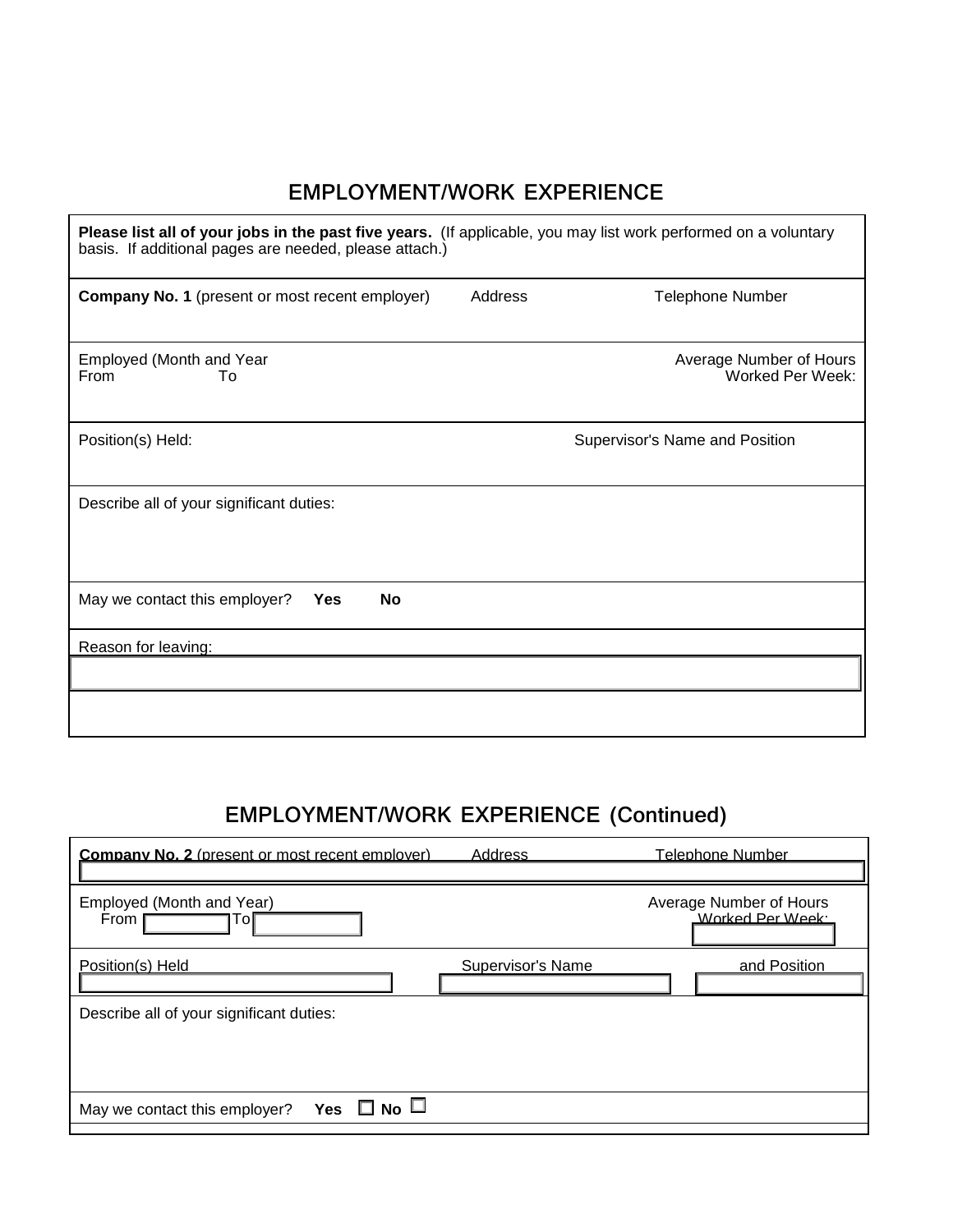| Reason for leaving:                                                                 |                                             |
|-------------------------------------------------------------------------------------|---------------------------------------------|
|                                                                                     |                                             |
|                                                                                     |                                             |
|                                                                                     |                                             |
|                                                                                     |                                             |
| Company No. 3 (present or most recent employer)                                     | Address<br><b>Telephone Number</b>          |
|                                                                                     |                                             |
|                                                                                     |                                             |
| Employed (Month and Year)<br><b>From</b><br>To                                      | Average Number of Hours<br>Worked Per Week: |
|                                                                                     |                                             |
|                                                                                     |                                             |
| Position(s) Held:                                                                   | Supervisor's Name<br>and Position           |
|                                                                                     |                                             |
| Describe all of your significant duties:                                            |                                             |
|                                                                                     |                                             |
|                                                                                     |                                             |
|                                                                                     |                                             |
|                                                                                     |                                             |
| $\square$ No $\square$<br>May we contact this employer?<br><b>Yes</b>               |                                             |
| Reason for leaving:                                                                 |                                             |
|                                                                                     |                                             |
|                                                                                     |                                             |
|                                                                                     |                                             |
|                                                                                     |                                             |
| Please identify and explain all periods of unemployment during the last five years: |                                             |
| From<br>To                                                                          | Reason for Unemployment                     |
|                                                                                     |                                             |
|                                                                                     |                                             |
|                                                                                     |                                             |
|                                                                                     |                                             |
|                                                                                     |                                             |
|                                                                                     |                                             |
|                                                                                     |                                             |
|                                                                                     |                                             |
|                                                                                     |                                             |
|                                                                                     |                                             |
|                                                                                     |                                             |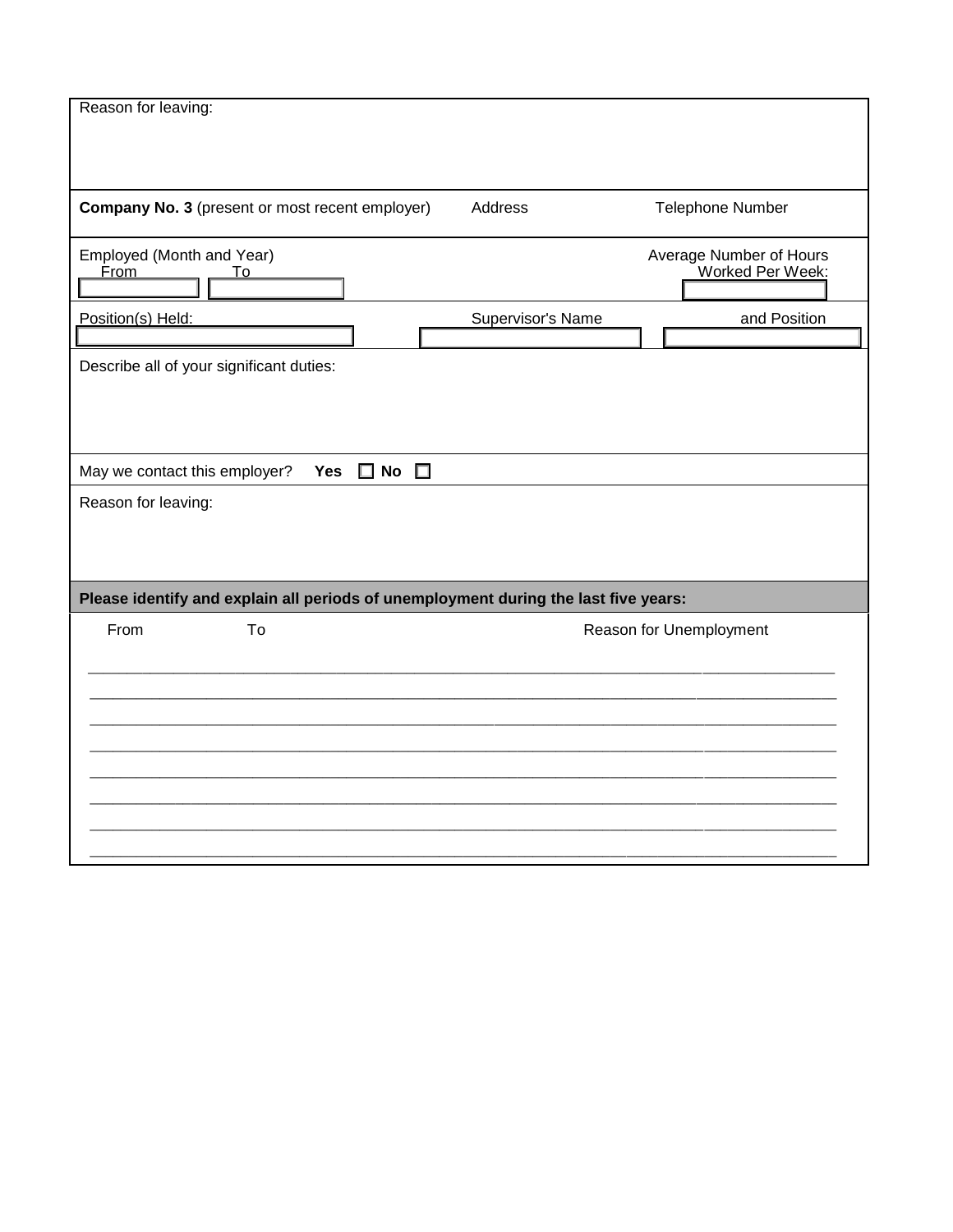| To assist us to check records and to verify prior employment and<br>education, please indicate whether you were ever employed or enrolled<br>in a school under a name other than that used on this application:<br>If yes, please specify the name you were employed or enrolled under: | Yes ⊓<br>NO.         |
|-----------------------------------------------------------------------------------------------------------------------------------------------------------------------------------------------------------------------------------------------------------------------------------------|----------------------|
| If you are employed now, may we contact your current employer?                                                                                                                                                                                                                          | Yes $\Box$ No $\Box$ |
| Are you a veteran of the United States military service?<br>If yes, please state branch of service:                                                                                                                                                                                     | Yes $\Box$ No        |
| Please list any job-related professional, trade, business or civic activities, organizations and<br>associations. (You may omit those which indicate race, color, religion, national origin, ancestry, sex,<br>age, or the existence of a disability):                                  |                      |
|                                                                                                                                                                                                                                                                                         |                      |
| Please provide the names, addresses, and telephone numbers of at least two references who are not<br>related to you:                                                                                                                                                                    |                      |
|                                                                                                                                                                                                                                                                                         |                      |

Person to be contacted in the event of an accident or emergency:

Name:

Address:

Telephone: